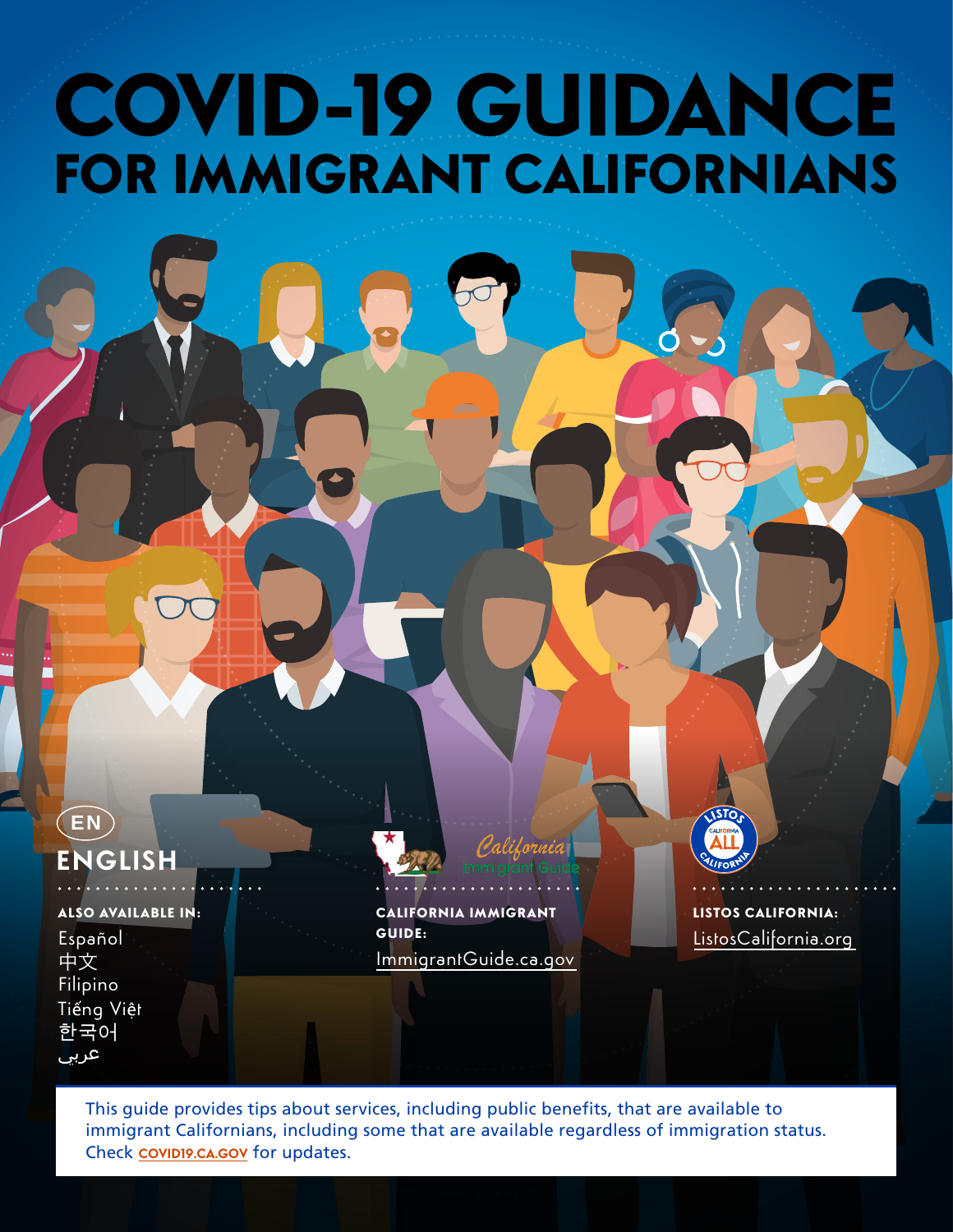# <span id="page-1-0"></span>**CONTENTS**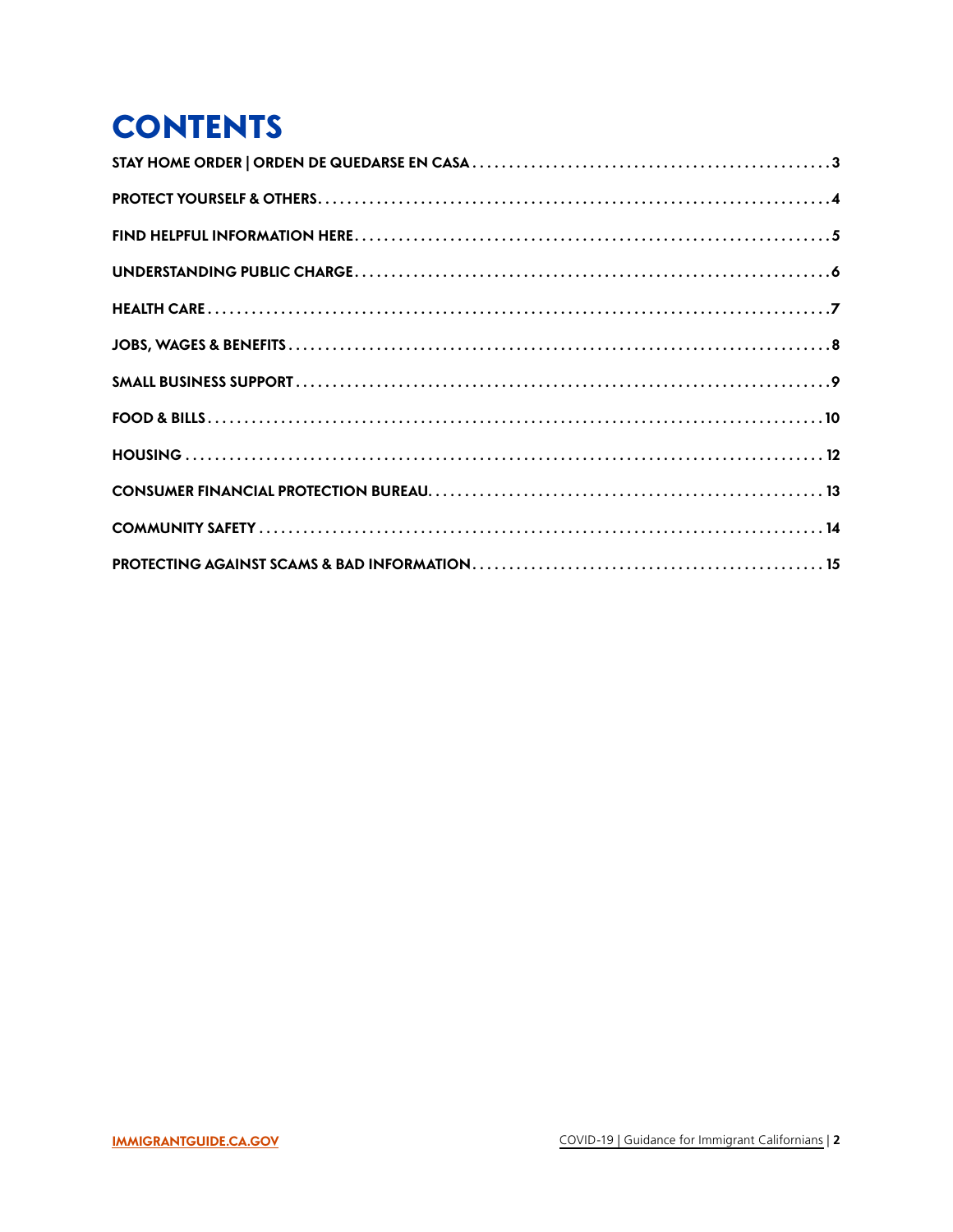### <span id="page-2-0"></span>STAY HOME ORDER | ORDEN DE QUEDARSE EN CASA

Governor Newsom has required Californians to stay at home to reduce the spread of COVID19 and help save lives. The state is working to protect the health and safety of all Californians, regardless of their immigration status. We are all in this together. You can save your life, and help save others, by taking these steps.

#### **YOU MUST STAY HOME EXCEPT TO**

Get food or medicine.

Get needed healthcare.

Care for a relative, friend or pet.

Exercise, while maintaining physical distance of 6 feet from others.

Go to an essential job, which may include:

- ∙ Health care
- ∙ Food stores & farmers markets
- ∙ Caregiving
- ∙ Takeout & delivery restaurants
- ∙ Gas stations
- ∙ Banks
- ∙ Law enforcement
- ∙ Trash removal
- ∙ Necessary government jobs

Check out the full **[LIST OF ESSENTIAL JOBS](https://covid19.ca.gov/stay-home-except-for-essential-needs/#top)** and frequently asked questions. Or see the full list of **[ESSENTIAL JOBS IN ESPAÑOL.](https://covid19.ca.gov/quedese-en-casa-excepto-por-necesidades-esenciales/)**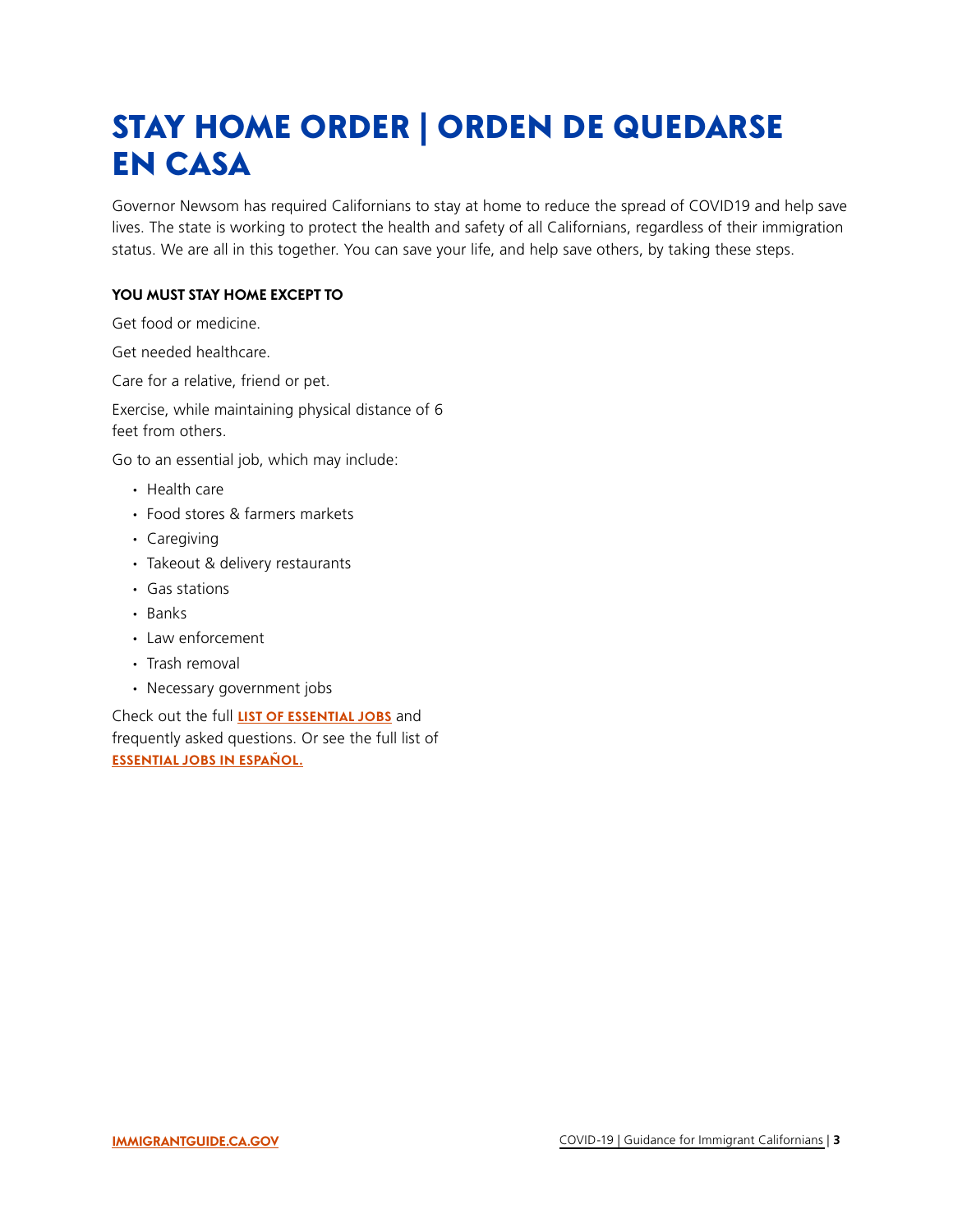### <span id="page-3-0"></span>PROTECT YOURSELF & OTHERS:

#### **TAKE THE FOLLOWING STEPS TO PROTECT YOURSELF AND OTHERS**

Stay 6 feet way from others not in your household when you must go out.

Wash your hands often for at least 20 seconds, with warm water if available.

Cough or sneeze into a sleeve or tissue. Wash your hands afterwards.

Clean any surfaces you touch often.

Protect older adults and those with health problems, as they face a higher risk of getting sick. Please take extra care if you are over 65 or have a chronic health issue.

Call your health care provide or usual place of health care, like a **[LOCAL CLINIC,](https://www.californiahealthplus.org/CHPlus/Find_My_Health_Plus_Center/CHPlus/FIND_MY_HEALTH__CENTER/Clinic-Finder.aspx?hkey=9cd9f887-b092-4439-a9bc-7032454c9273)** or **[PUBLIC HEALTH](https://www.cdph.ca.gov/Pages/LocalHealthServicesAndOffices.aspx)  DEPARTMENT**, if you get a fever, cough or shortness of breath.

Please seek immediate care if you have problems breathing, like shortness of breath.

Follow the advice of public health officials:

- ∙ Centers for Disease Control and Prevention at **[CDC.GOV.](https://www.cdc.gov/)**
- ∙ California Department of Public Health at **[CDPH.CA.GOV/COVID19.](https://www.cdph.ca.gov/Programs/CID/DCDC/Pages/Immunization/ncov2019.aspx)**
- ∙ Your local health department. **[FIND YOUR](https://www.cdph.ca.gov/Pages/LocalHealthServicesAndOffices.aspx)  [COUNTY PUBLIC HEALTH DEPARTMENT.](https://www.cdph.ca.gov/Pages/LocalHealthServicesAndOffices.aspx)**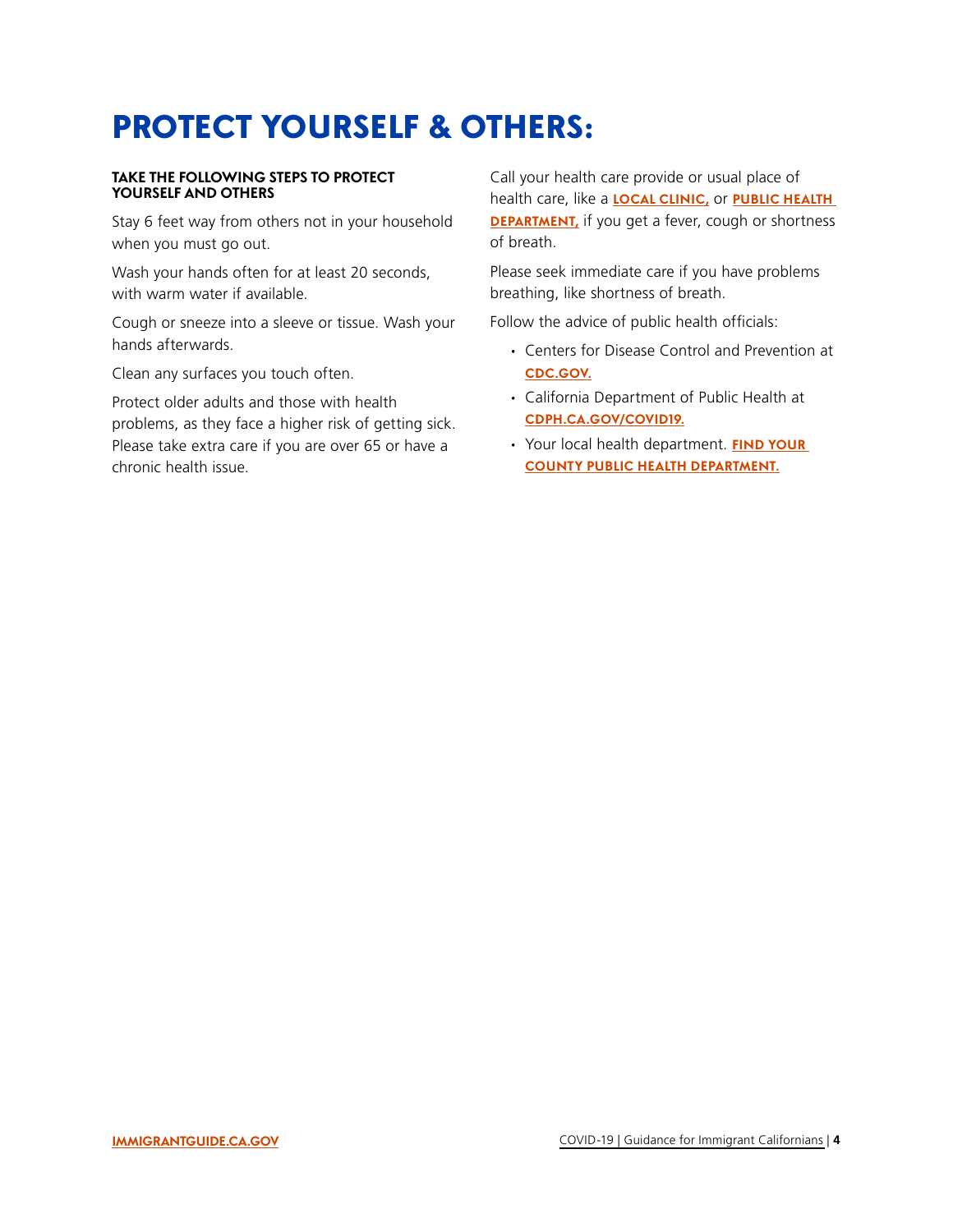## <span id="page-4-0"></span>FIND HELPFUL INFORMATION HERE

#### **GO TO [COVID19.CA.GOV](https://covid19.ca.gov/)**

- ∙ Learn COVID-19 symptoms and risks
- ∙ Get testing and treatment
- ∙ Apply for unemployment benefits
- ∙ Apply for disability benefits
- ∙ Apply for paid family leave
- ∙ Get help for small businesses
- ∙ Understand the stay-at-home order
- ∙ Get help for renters and homeowners
- ∙ Get local information from your county about what help is available and what is closed to the public currently.

#### **GO TO [211CA.ORG](https://www.211ca.org)**

Choose "About 2-1-1" to see if your county has 211 services.

If yes, search for that local website.

Select your language preference on your local website.

Look for information and links for help with:

- ∙ Food assistance
- ∙ Healthcare
- ∙ Income and employment issues
- ∙ Housing
- ∙ Utilities and other bills
- ∙ Childcare
- ∙ Public benefits
- ∙ Transportation
- ∙ Mental health
- ∙ Scams and price-gouging
- ∙ Other community resources

#### **DIAL 211 FROM YOUR PHONE**

Operators speak 200 languages.

They may advise you on any of the topics above.

#### **IMMIGRATION HELP**

Please review this list of **[IMMIGRATION SERVICES](https://www.cdss.ca.gov/benefits-services/more-services/immigration-services/immigration-services-contractors/public-charge-contact-list)  [FROM NONPROFIT ORGANIZATIONS,](https://www.cdss.ca.gov/benefits-services/more-services/immigration-services/immigration-services-contractors/public-charge-contact-list)** which provide different immigration services, including free and low-cost immigration legal services across California.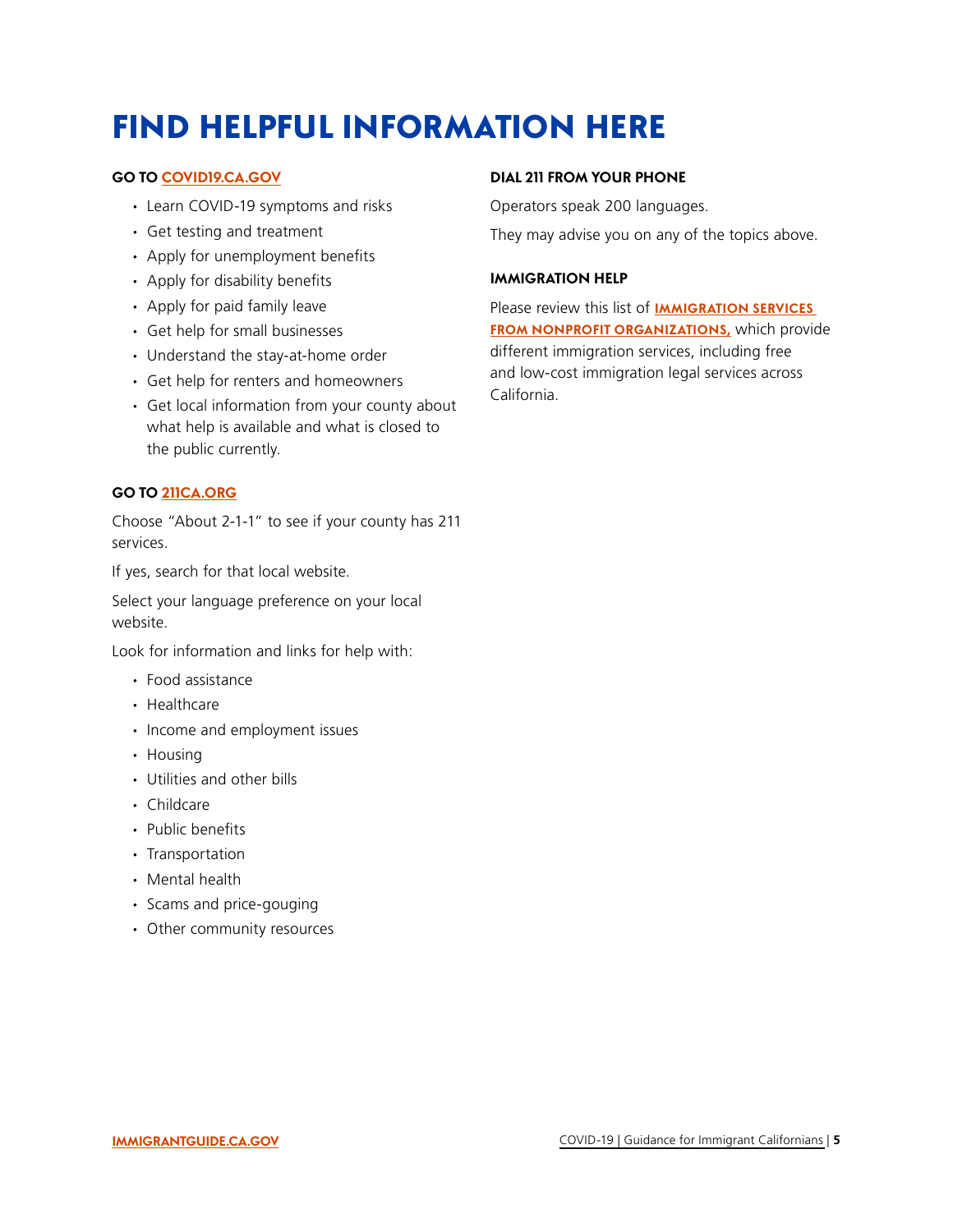## <span id="page-5-0"></span>UNDERSTANDING PUBLIC CHARGE

Some immigrants worry that the public charge rule stops them from receiving government benefits or that using those benefits will hurt their ability to get a green card.

#### **PLEASE REMEMBER**

- ∙ NOT all immigrants are subject to a public charge determination.
- ∙ Public benefits accepted by family members are generally NOT considered under the public charge rule.
- ∙ The new rule does NOT change eligibility rules for public benefits programs.
- ∙ Only some benefits are considered public benefits for purposes of public charge.

The **[FEDERAL GOVERNMENT](https://www.uscis.gov/greencard/public-charge)** has said that using health care services for COVID-19 prevention, testing or treatment alone does not make you a public charge.

Medi-Cal care for COVID-19 related testing or treatment does NOT count under the public charge rule because it is the treatment of an emergency medical condition.

Please don't let fear stop you from getting necessary treatment, as the effects of avoiding health care services may be very serious. This will help keep you, your family, and your community healthy.

#### **PUBLIC BENEFITS NOT CONSIDERED FOR PUBLIC CHARGE**

- ∙ Medi-Cal benefits received for the treatment of an emergency medical condition.
- ∙ School-based services or benefits.
- under 21 years of age. ∙ Medi-Cal benefits received by a noncitizen
- ∙ Medi-Cal benefits received by a woman during pregnancy and during the 60-day period beginning on the last day of the pregnancy.
- ∙ Public health assistance for immunizations with respect to immunizable diseases, and for testing and treatment of symptoms of communicable diseases whether or not such symptoms are caused by a communicable disease; and many more.

#### **CLICK ON YOUR LANGUAGE FOR MORE DETAILS ABOUT THE PUBLIC CHARGE RULE**

| <b>ENGLISH</b> | <b>FRENCH</b>  | <b>SPANISH</b>    |
|----------------|----------------|-------------------|
| <b>AMHARIC</b> | <b>HAITIAN</b> | <b>TAGALOG</b>    |
| <b>ARABIC</b>  | <b>HINDI</b>   | <b>VIETNAMESE</b> |
| <b>BURMESE</b> | <b>HMONG</b>   |                   |
| <b>CHINESE</b> | <b>KOREAN</b>  |                   |

Do you want to talk to an attorney about public charge and your case? Find support on this list of **[IMMIGRATION SERVICES FROM NONPROFIT](https://www.cdss.ca.gov/benefits-services/more-services/immigration-services/immigration-services-contractors/public-charge-contact-list)  [ORGANIZATIONS.](https://www.cdss.ca.gov/benefits-services/more-services/immigration-services/immigration-services-contractors/public-charge-contact-list)**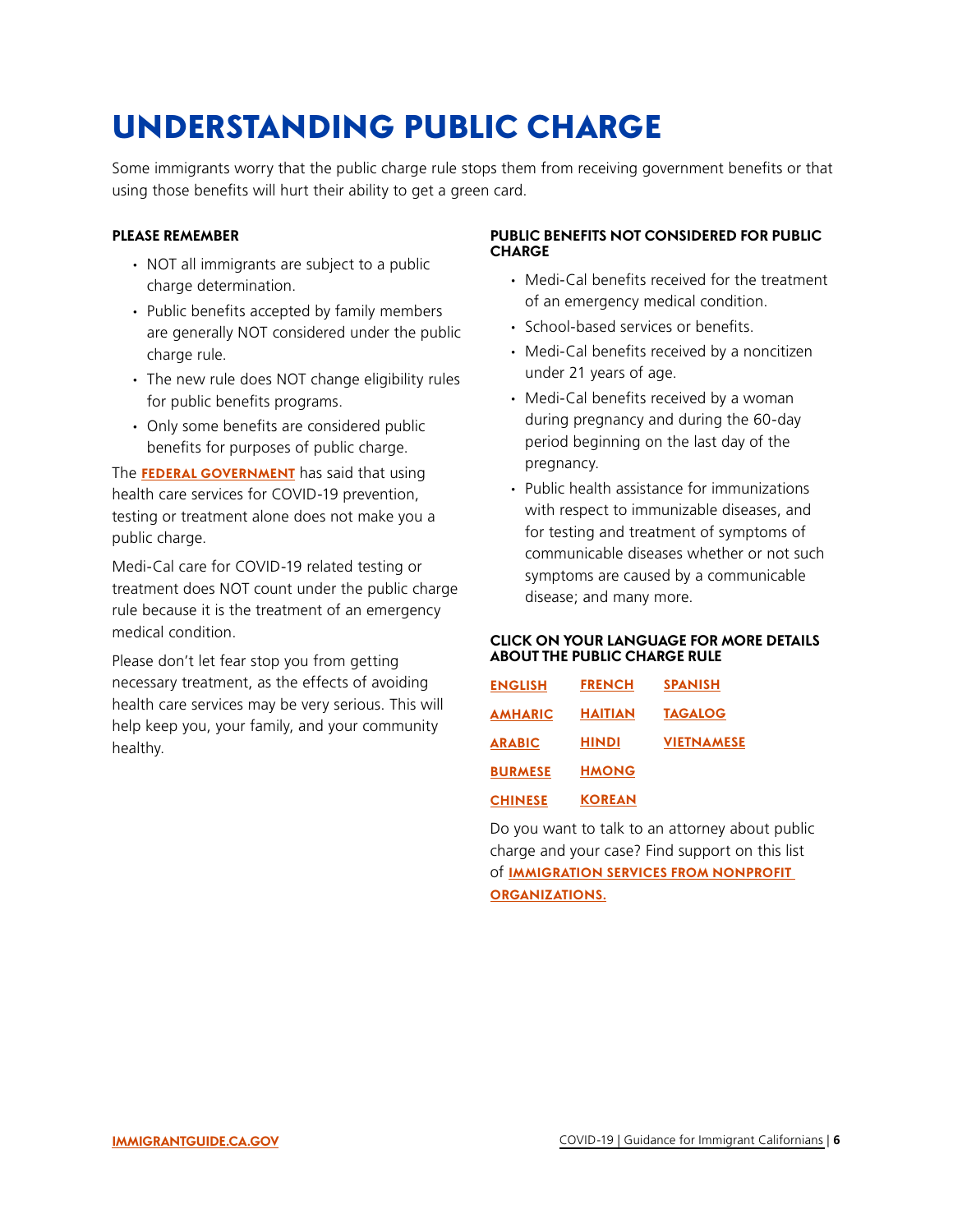## <span id="page-6-0"></span>HEALTH CARE

Information about benefits can change. Please visit the links available below for the latest information and application details.

#### **SYMPTOMS OF COVID-19**

- ∙ Fever
- ∙ Cough
- ∙ Shortness of breath

#### **WHAT TO DO IF YOU ARE SICK**

- ∙ If you have symptoms such as fever, cough or shortness of breath, and believe you may have been exposed to COVID-19, please CALL your health care provider before seeking care.
- ∙ If you don't have health care coverage, please call your usual source of care, like your doctor, **[LOCAL CLINIC](https://www.californiahealthplus.org/CHPlus/Find_My_Health_Plus_Center/CHPlus/FIND_MY_HEALTH__CENTER/Clinic-Finder.aspx?hkey=9cd9f887-b092-4439-a9bc-7032454c9273) OF [PUBLIC HEALTH DEPARTMENT](https://www.cdph.ca.gov/Pages/LocalHealthServicesAndOffices.aspx).**
- ∙ It is important to call before seeking care to avoid putting others at risk. Please be sure to tell your health care provider about your travel history.

#### **If you have trouble breathing seek care**

**IMMEDIATELY.** If you need to call 911, tell the 911 operator you're experiencing a fever or cough so the ambulance provider can prepare to treat you safely.

#### **TREATMENT AND CARE**

- ∙ If it is determined you need a COVID-19 test, your test will be free.
- ∙ Even if you are undocumented and/or don't have insurance, you can get necessary testing and treatment for COVID-19 through Medi-Cal emergency services, even at a local clinic.
- ∙ Emergency services are free for enrolled Medi-Cal beneficiaries which includes COVID-19 testing, evaluation and treatment services.
- ∙ Medi-Cal care for COVID-19 related testing or treatment DOES NOT count under the public charge rule because it is the treatment of an emergency medical condition.
- ∙ The California community-based **[COVID-19](https://blog.verily.com/2020/03/california-opens-two-new-community_23.html)  [TESTING PROGRAM](https://blog.verily.com/2020/03/california-opens-two-new-community_23.html)** has expanded access to COVID-19 screening and testing for high-risk people in certain areas of the state. If you are in Santa Clara or San Mateo County, or within 50 miles of the city of Riverside, or the city of Sacramento and want to get tested for COVID-19, you can **[COMPLETE THE SCREENER](https://www.projectbaseline.com/study/covid-19/)**  to see if you qualify. You will need internet access and a Google account.
- ∙ There is no treatment for COVID-19 currently. However, the CDC lists **[10 THINGS YOU CAN](https://www.cdc.gov/coronavirus/2019-ncov/if-you-are-sick/steps-when-sick.html?CDC_AA_refVal=https%3A%2F%2Fwww.cdc.gov%2Fcoronavirus%2F2019-ncov%2Fif-you-are-sick%2Fcaring-for-yourself-at-home.html)  [DO IF YOU'RE SICK](https://www.cdc.gov/coronavirus/2019-ncov/if-you-are-sick/steps-when-sick.html?CDC_AA_refVal=https%3A%2F%2Fwww.cdc.gov%2Fcoronavirus%2F2019-ncov%2Fif-you-are-sick%2Fcaring-for-yourself-at-home.html)** and taking care of yourself at home. Their guidance is also available in **[SPANISH,](https://www.cdc.gov/coronavirus/2019-ncov/downloads/10Things-spanish.pdf) [VIETNAMESE,](https://www.cdc.gov/coronavirus/2019-ncov/downloads/10Things-vietnamese.pdf) [KOREAN](https://www.cdc.gov/coronavirus/2019-ncov/downloads/10Things-korean.pdf)** and **[CHINESE.](https://www.cdc.gov/coronavirus/2019-ncov/downloads/10Things-chinese.pdf)**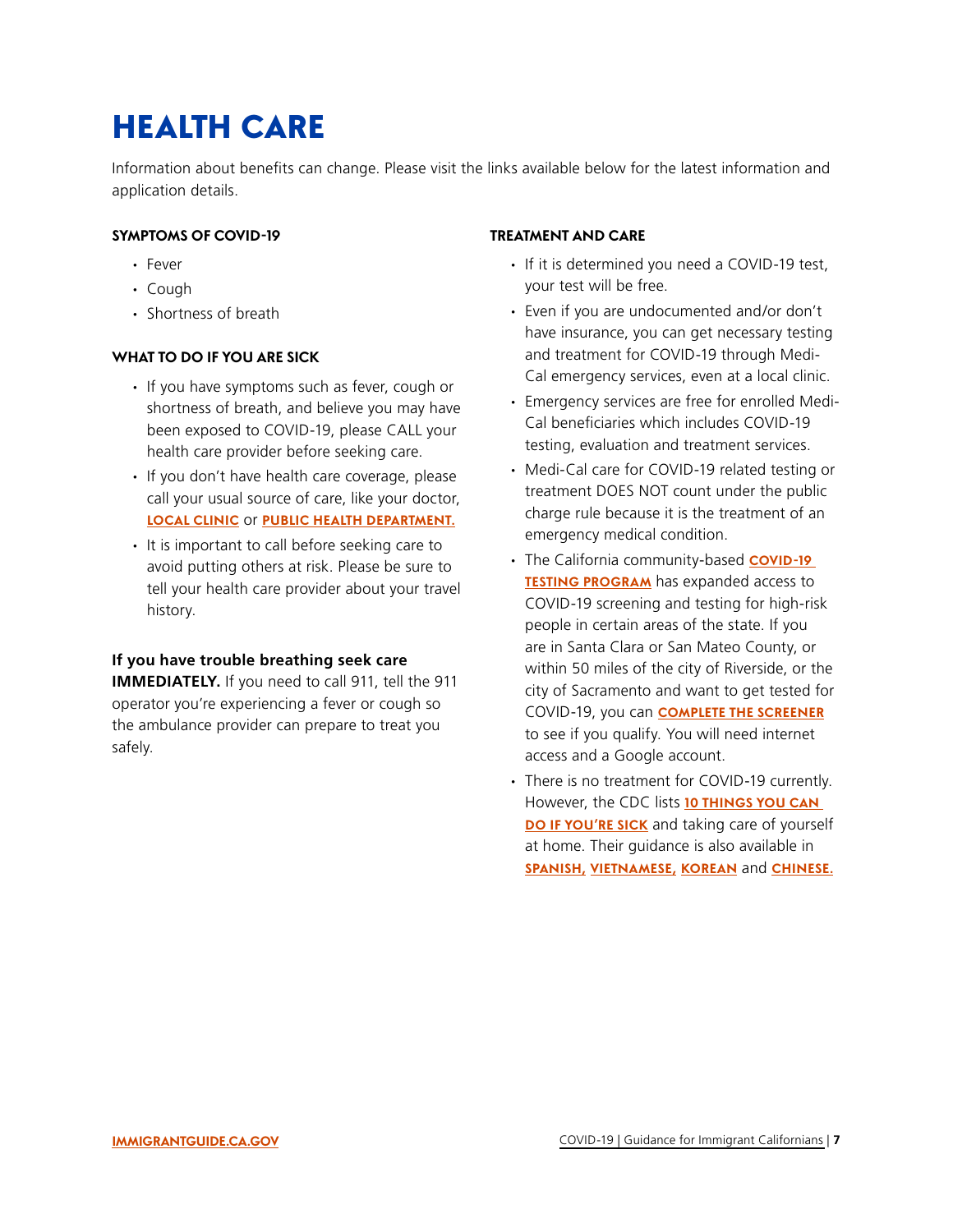## <span id="page-7-0"></span>JOBS, WAGES & BENEFITS

Information about benefits can change. Please visit the links below for the latest information and application details.

#### **IF YOU LOST HOURS OR YOUR JOB DUE TO COVID-19**

You can apply for unemployment (UI) benefits for:

- ∙ Lost jobs
- ∙ Reduced hours
- ∙ Missed work for childcare due to school closures

To collect UI benefits, you must have been authorized to work in the United States when earning the wages you used to establish your claim. You must also show that you are authorized to work each week that you claim benefits.

- ∙ People who recently started working may nevertheless qualify for UI benefits if they have met the income requirements.
- ∙ Those who may have work authorization include DACA recipients, TPS recipients, refugees, or asylums.
- ∙ Undocumented workers are not eligible to receive unemployment insurance because they lack work authorization.

Undocumented immigrants may be eligible for State Disability Insurance (SDI) and Paid Family Leave.

If you become sick and can't work, you may get disability benefits.

If you care for a sick family member, you may get paid family leave.

- ∙ If your job has paid sick leave, you can use it to care for someone else.
- ∙ If not, you can apply for state Paid Family Leave.

Find more information and links to apply for these **[JOB AND LEAVE BENEFITS.](https://www.labor.ca.gov/coronavirus2019/)** 

- ∙ Frequently Asked Questions (FAQs) from the Employment Development Department (EDD). They have **[EDD COVID-19 FAQS](https://edd.ca.gov/about_edd/coronavirus-2019/faqs.htm)** or **[ESPAÑOL](https://www.edd.ca.gov/about_edd/coronavirus-2019-espanol.htm)  [EDD COVID-19 FAQS.](https://www.edd.ca.gov/about_edd/coronavirus-2019-espanol.htm)**
- ∙ Information about **[EDD UNEMPLOYMENT](https://edd.ca.gov/Unemployment/Eligibility.htm)  [INSURANCE](https://edd.ca.gov/Unemployment/Eligibility.htm) OF EDD UNEMPLOYMENT [INSURANCE ESPAÑOL.](https://edd.ca.gov/Unemployment/eligibility_espanol.htm)**

*Note: If you are temporarily out of work and plan to return to the same employer, you do not need to meet the usual requirement of looking for work while you are receiving unemployment benefits. The EDD will inform you if you are not required to look for work each week.* 

Legal Aid at Work also has some FAQs about Coronavirus, which you can view at **[WORK-RELATED](https://legalaidatwork.org/factsheet/coronavirus-faq/)  [FAQS ABOUT COVID-19.](https://legalaidatwork.org/factsheet/coronavirus-faq/)** On their website you can also read this information in Spanish and Chinese.

#### **THE BELOW JOB-RELATED BENEFITS DO NOT MAKE YOU A PUBLIC CHARGE**

- ∙ Unemployment Benefits
- ∙ Paid Sick Leave
- ∙ Workers' Compensation
- ∙ Disability Insurance
- ∙ Paid Family Leave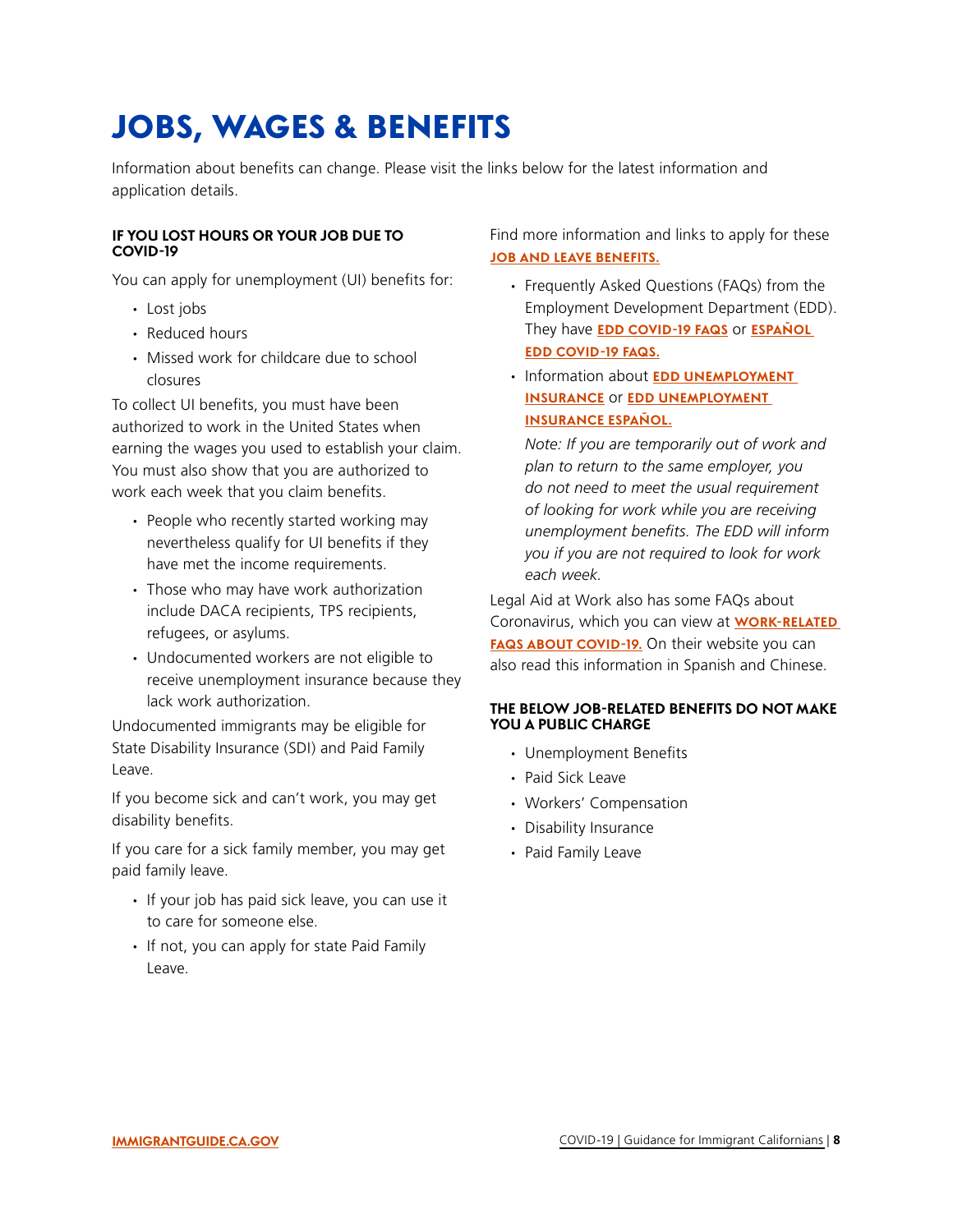## <span id="page-8-0"></span>SMALL BUSINESS SUPPORT

If you are a small business owner who is a non–U.S. citizen and holds a temporary visa, or if you are an undocumented immigrant, your eligibility for small business financial assistance will depend on the program. Most importantly, we encourage you to work within your community network of business contacts to find a business consultant or lender that you can trust to understand your situation and carefully walk you through the options that are best for you. Please find a list of resources here.

#### **SMALL BUSINESS CENTERS**

For all businesses, California supports a network of small business centers which provide free or low-cost consulting and training to help businesses figure out which loans or other federal, state or local programs are a fit for them, and develop resiliency strategies. Many offer multiple languages. Use this **[SMALL BUSINESS SUPPORT CENTERS MAP](https://business.ca.gov/advantages/small-business-innovation-and-entrepreneurship/how-we-can-help/covid-19-resources-map/)** to find the center nearest you.

#### **U.S. SBA**

For non-U.S. citizens who have documentation of their legal status, federal resources may be available at the **[U.S. SMALL BUSINESS ADMINISTRATION:](https://www.sba.gov/)** 

- ∙ Contact your local lender to inquire about the Paycheck Protection Program and your eligibility. **[FIND AN ELIGIBLE PAYCHECK](https://www.sba.gov/paycheckprotection/find)  [PROTECTION PROGRAM LENDER.](https://www.sba.gov/paycheckprotection/find)**
- ∙ To confirm eligibility for Economic Injury Disaster Loans, please contact the SBA, which has a 24-hour customer service line: 1-800 659-2955. For TTY, dial 1-800-877-8339, or email: **[DISASTERCUSTOMERSERVICE@SBA.GOV](mailto:disastercustomerservice@sba.gov).**

#### **CALIFORNIA IBANK**

The state of California has allocated \$50 million to the Small Business Finance Center at California's IBank to support financial relief. This program is available to all California small businesses including undocumented immigrant entrepreneurs.

- ∙ This fund will mitigate barriers to capital for small businesses and nonprofits that may not qualify for federal funds (businesses in lowwealth and immigrant communities).
- ∙ Disaster Relief Loan Guarantee Program: Loans of up to \$50,000 will be available through the Financial Development Corporations (FDCs) and their partner CDFI nonprofit lenders. Learn more at the **[IBANK](https://www.ibank.ca.gov/small-business-finance-center/)  [SMALL BUSINESS FINANCE CENTER](https://www.ibank.ca.gov/small-business-finance-center/).**
- ∙ To access the program, visit above link to find a local FDC or email IBank at: **[COVID19LOAN@IBANK.CA.GOV](mailto:COVID19LOAN@IBANK.CA.GOV)**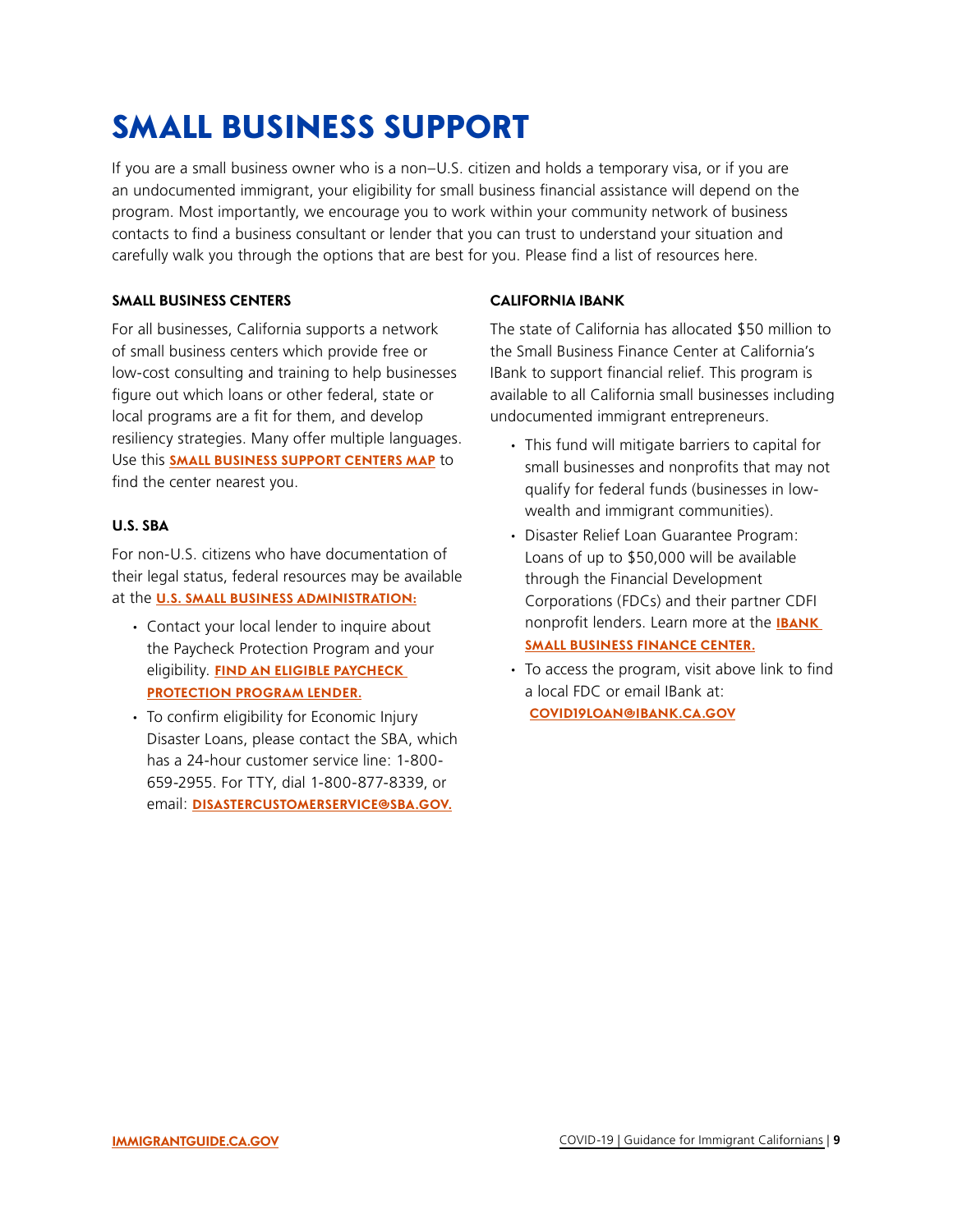### <span id="page-9-0"></span>FOOD & BILLS

Information about benefits can change. Please visit the links available below for the latest information and application details.

#### **IF YOU NEED HELP GETTING FOOD AND PAYING BILLS**

**[FIND A FOOD BANK NEAR YOU](http://www.cafoodbanks.org/?q=find-food-assistance).** Visit a food bank without having to show identification or share immigration status.

All children can get free meals during school closures. Benefits though the school lunch program DO NOT count under the public charge rule.

∙ Check with your school district or get the app CA Meals for Kids.

Certain immigrants may apply for food help at **[GETCALFRESH.ORG.](https://www.getcalfresh.org/)** 

∙ Others can apply for a family member who is eligible, including US citizen children. Public charge does not apply to food benefits received by other members of your family, including your children.

The Women Children & Infants (WIC) Program provides nutritious foods, information on healthy eating, and contact information for health care. WIC benefits DO NOT count under the public charge rule. Regardless of your immigration status, you may apply if you are:

- ∙ A pregnant woman
- ∙ A woman breastfeeding a baby under 1 year of age
- ∙ A woman who had a baby or was pregnant in the past 6 months
- ∙ A baby under the age of 1
- ∙ A child under the age of 5

#### **DIFFERENT KINDS OF CASH ASSISTANCE ARE AVAILABLE TO SOME IMMIGRANTS**

∙ CalWORKs provides cash aid and services to eligible families who have a child(ren) in the home. CalWORKs is available to U.S. citizens and certain immigrants, including US citizen children even if the parent(s) is not eligible, because of immigration status.

Go to the **[E-BENEFITS CALIFORNIA WEBSITE](http://benefitscal.org/)** to apply online, or contact your **[COUNTY SOCIAL](https://www.cdss.ca.gov/county-offices)  [SERVICES AGENCY.](https://www.cdss.ca.gov/county-offices)** 

- ∙ General Assistance/General Relief programs are run by each county and provide cash benefits to people who are not eligible for other cash benefits. Each county has their own rules for who can get the benefits, so contact your **[COUNTY SOCIAL SERVICES](https://www.cdss.ca.gov/county-offices)  [AGENCY](https://www.cdss.ca.gov/county-offices)** to see if you are eligible.
- ∙ Refugees, Asylees, Cuban/Haitian entrants, Special Immigrant Visa (SIV) holders, Amerasians, and Certified Victims of human trafficking may be eligible to receive Refugee Cash Assistance if they are not eligible for other forms of cash assistance. Apply online from the **[E-BENEFITS CALIFORNIA WEBSITE](http://benefitscal.org/)**  or contact your **[COUNTY SOCIAL SERVICES](https://www.cdss.ca.gov/county-offices)  [AGENCY](https://www.cdss.ca.gov/county-offices).**
- ∙ Trafficking and Crime Victim Assistance Program (TCVAP) is a cash assistance program for immigrants who are victims of human trafficking, domestic violence, and other serious crimes. Apply online from the

#### **[E- BENEFITS CALIFORNIA WEBSITE.](http://benefitscal.org)**

- ∙ To apply in person or to find out more about TCVAP benefits in your county, please call your local **[COUNTY SOCIAL](https://www.cdss.ca.gov/county-offices)  [SERVICES AGENCY.](https://www.cdss.ca.gov/county-offices)**
- ∙ U.S. Citizens and certain immigrants who cannot work because of a disability may be eligible for **[SUPPLEMENTAL SECURITY INCOME](https://www.ssa.gov/benefits/ssi/)  [\(SSI\) BENEFITS](https://www.ssa.gov/benefits/ssi/)** or Disability benefits through the Social Security Administration. Also available in **[ESPAÑOL](https://www.ssa.gov/espanol/beneficios/ssi/).**
- ∙ Certain immigrants, who are not eligible for Supplemental Security Income, and who are elderly, blind, and disabled may apply for the Cash Assistance Program for Immigrants (CAPI) by contacting your **[COUNTY SOCIAL](https://www.cdss.ca.gov/county-offices)  [SERVICES AGENCY.](https://www.cdss.ca.gov/county-offices)**

**[IMMIGRANTGUIDE.CA.GOV](https://immigrantguide.ca.gov/en/covid19/)** [COVID-19 | Guidance for Immigrant Californians](#page-1-0) | **10**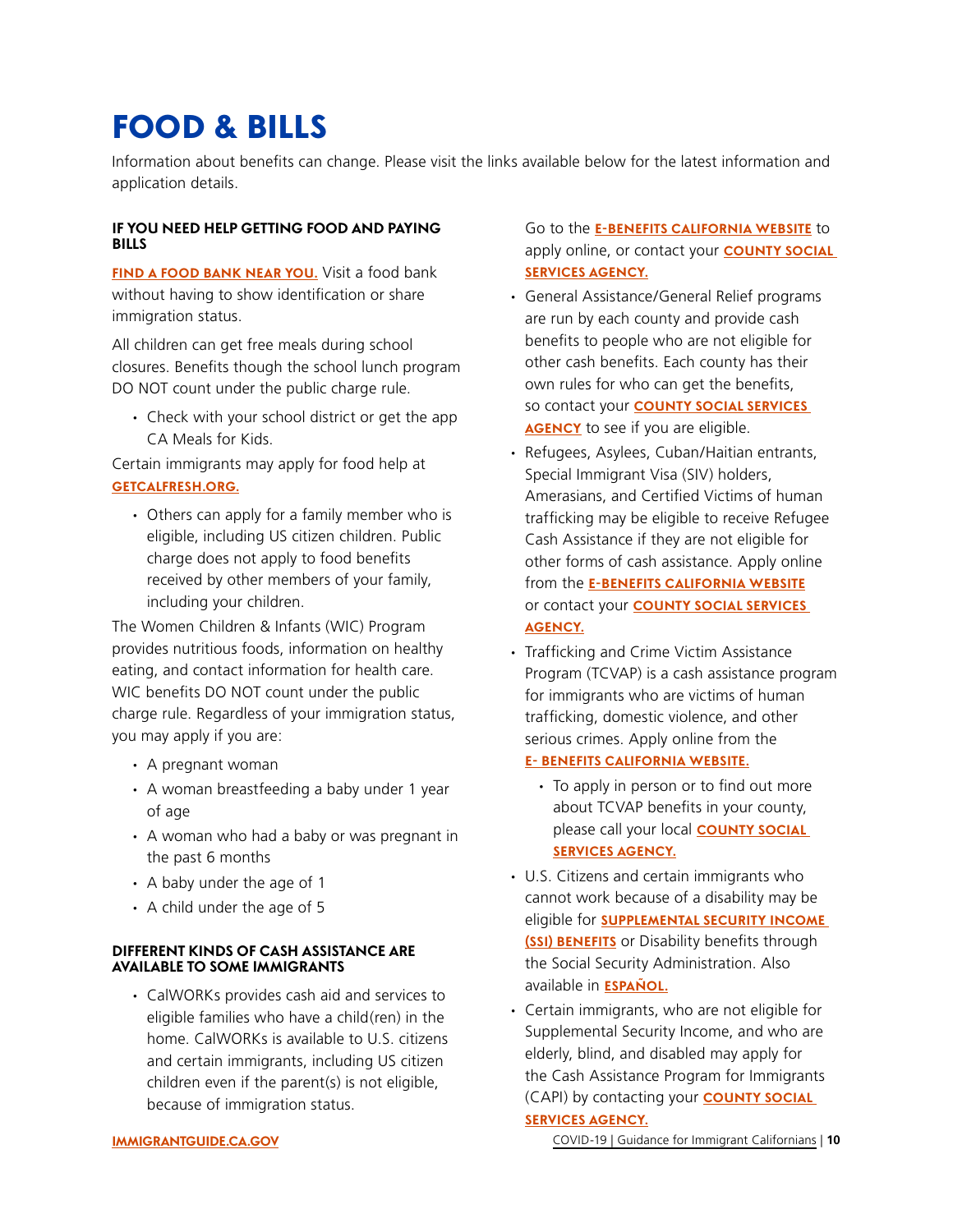Some animal shelters offer free pet food for drivethrough pick up.

Emergency funds in some counties offer cash to buy food and pay bills.

Check social media, including the Next Door app, for offers of help from neighbors and volunteers.

Check with gas, electric and water utilities if you can't pay.

- ∙ Many utilities promise not to turn off service for 60 days.
- ∙ Certain immigrants may be able to receive **[HELP WITH PAYING THEIR UTILITIES.](https://www.csd.ca.gov/Pages/Assistance-PayingMyEnergyBills.aspx)**

Check with your cable/internet provider if you can't pay.

∙ Many companies will not cut off service during COVID-19 crisis.

The deadline for filing and paying 2019 state and federal taxes is now July 15, 2020.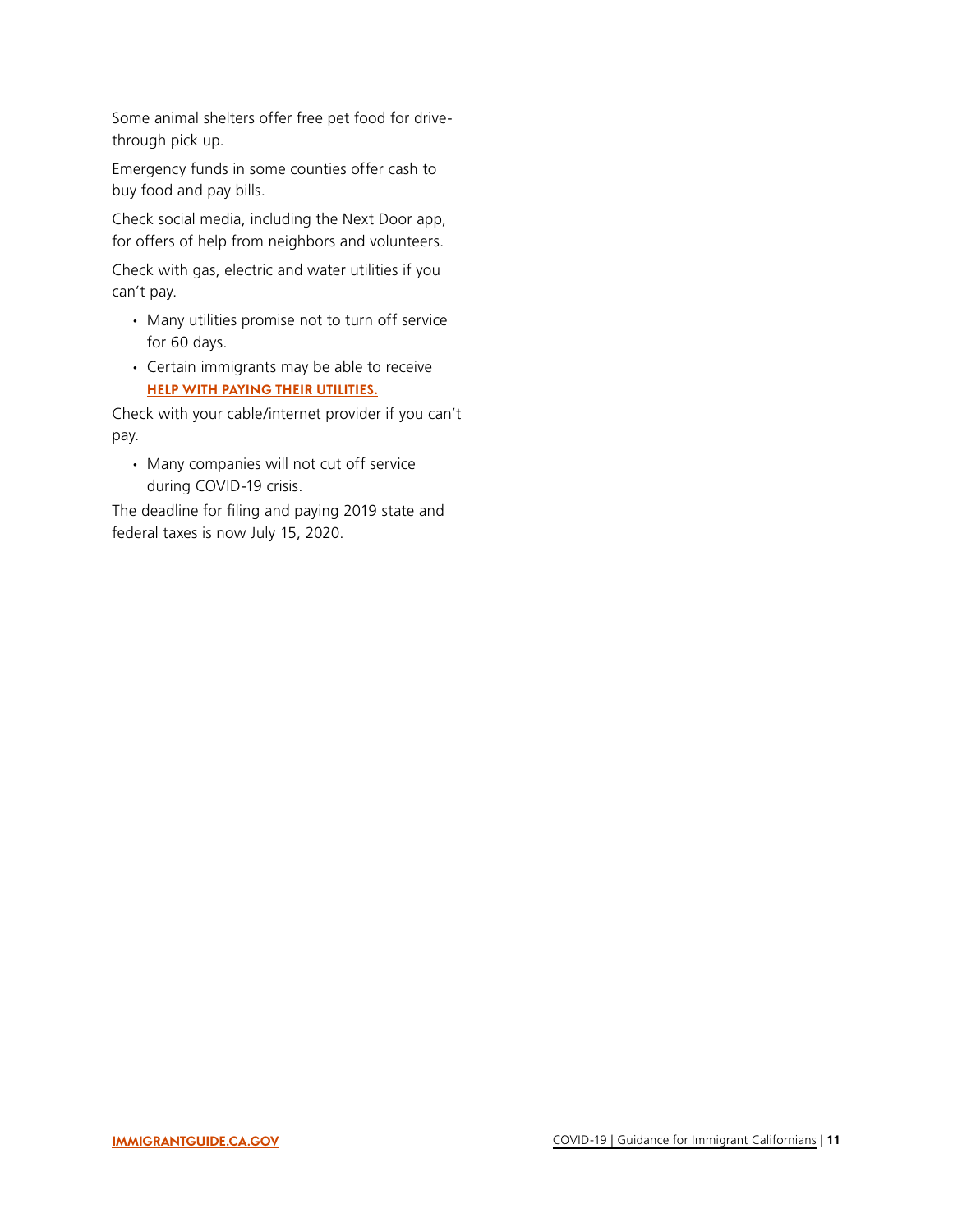### <span id="page-11-0"></span>HOUSING

Information about benefits can change. Please visit the links available below to see the latest information including application details.

#### **IF YOU OWN YOUR HOME AND CANNOT PAY YOUR MORTGAGE**

Contact your lender immediately, as many banks (e.g. Wells Fargo, Citigroup, JP Morgan Chase, and US Bank) and California credit unions have **[COMMITTED TO DEFER MORTGAGE PAYMENTS](https://www.gov.ca.gov/2020/03/25/governor-gavin-newsom-announces-major-financial-relief-package-90-day-mortgage-payment-relief-during-covid-19-crisis/)** for workers and families who have lost income and/or who need to care for children at home due to the coronavirus.

#### **IF YOU RENT YOUR HOME AND CANNOT PAY RENT**

The State of California is protecting renters. **[EXECUTIVE ORDER N-37-20 PROHIBITS SOME](https://www.gov.ca.gov/wp-content/uploads/2020/03/3.27.20-EO-N-37-20.pdf)  [EVICTIONS,](https://www.gov.ca.gov/wp-content/uploads/2020/03/3.27.20-EO-N-37-20.pdf)** if the reason is nonpayment of rent because you have lost income for some reason related to COVID-19 (including having your hours reduced, or needing to miss work to care for children at home due to school closures).

- ∙ Under the Executive Order, you are still required to eventually make up rental payments you miss, but you will not be evicted for nonpayment of rent until at least June.
- ∙ In order to qualify for the eviction protections, you MUST notify your landlord in writing within 7 days of your nonpayment that you cannot pay all or part of your rent due to COVID-19. For example, if your rent is due April 1st, then by April 8th.

There may be additional protections in place in your county or city of residence. Please be sure to check with your local government to determine additional protections against eviction and rent payment relief.

Contact your local housing authority or **[CONTINUUM OF CARE CONTACTS](https://www.bcsh.ca.gov/hcfc/documents/coc_poc.pdf)** to see if you are eligible for help to pay for your rent.

#### **IF YOU ARE LOOKING FOR HOUSING**

Dial 211 to find housing opportunities in your city or county, or learn more on the U.S. Department of Housing **[COVID-19 HOUSING RESOURCES AND FACTS](https://www.hud.gov/states/california/renting)**  page.

If you are currently homeless, find your local homeless **[CONTINUUM OF CARE CONTACTS](https://bcsh.ca.gov/hcfc/documents/coc_poc.pdf)** or read the article: **[HOW TO GET HELP IF YOU ARE](https://endhomelessness.org/how-to-get-help-experiencing-homelssness/)  [EXPERIENCING HOMELESSNESS.](https://endhomelessness.org/how-to-get-help-experiencing-homelssness/)** 

#### **REMEMBER YOUR RIGHTS**

A landlord cannot discriminate against you because of your race, citizenship status, or national origin.

Landlords cannot refuse to rent to you, or otherwise discriminate against you, because of your source of income, including if you hold a housing subsidy that helps you afford rent. This includes Section 8 Housing Choice Vouchers, as well as locally funded subsidy programs created by cities, counties, and public agencies to address the COVID-19 crisis.

#### **ADDITIONAL RESOURCES**

#### Find **[LOW INCOME HOUSING OPPORTUNITIES.](https://www.hcd.ca.gov/about/contact/affordable-housing-rental-directory/index.shtml)**

Local legal services offices that may be able to help if you have been threatened with eviction:

- ∙ List of organizations that offer **[FREE LEGAL](http://www.calbar.ca.gov/Access-to-Justice/Legal-Aid-Grants/2020-Grant-Recipients)  [HELP FOR LOW-INCOME CALIFORNIANS.](http://www.calbar.ca.gov/Access-to-Justice/Legal-Aid-Grants/2020-Grant-Recipients)**
- ∙ **[LEGAL HELP FOR HOUSING ISSUES.](https://lawhelpca.org/taxonomy/term/2)**

If you have been a victim of discrimination or harassment in your housing, **[FILE A COMPLAINT](https://www.dfeh.ca.gov/complaintprocess/#fileComplaintBody)  [WITH THE DEPARTMENT OF FAIR EMPLOYMENT AND](https://www.dfeh.ca.gov/complaintprocess/#fileComplaintBody)  [HOUSING.](https://www.dfeh.ca.gov/complaintprocess/#fileComplaintBody)**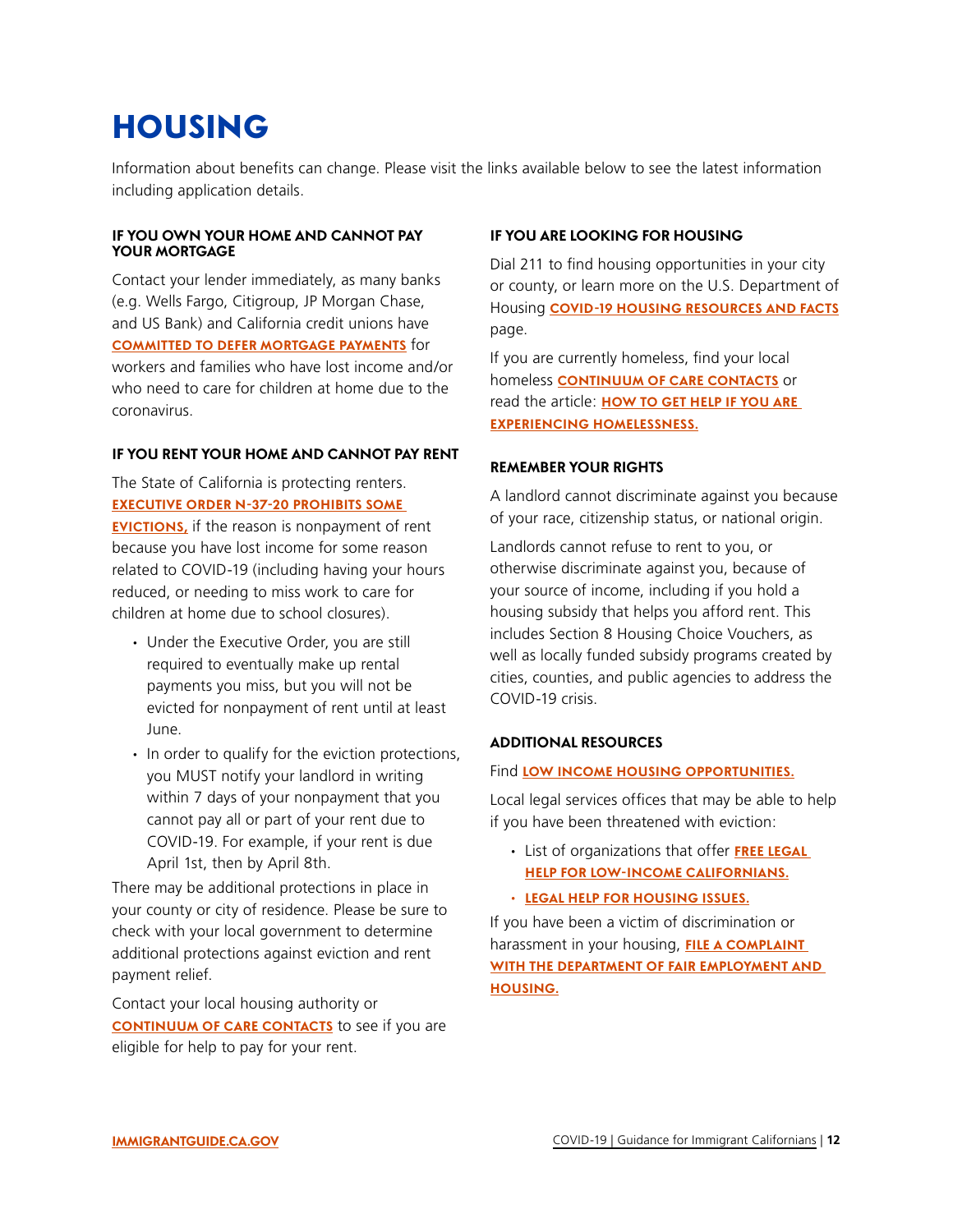### <span id="page-12-0"></span>CONSUMER FINANCIAL PROTECTION BUREAU

Read this article for tips to **[PROTECT YOURSELF FROM FINANCIAL TROUBLE DUE TO COVID-19](https://www.consumerfinance.gov/about-us/blog/protect-yourself-financially-from-impact-of-coronavirus/).**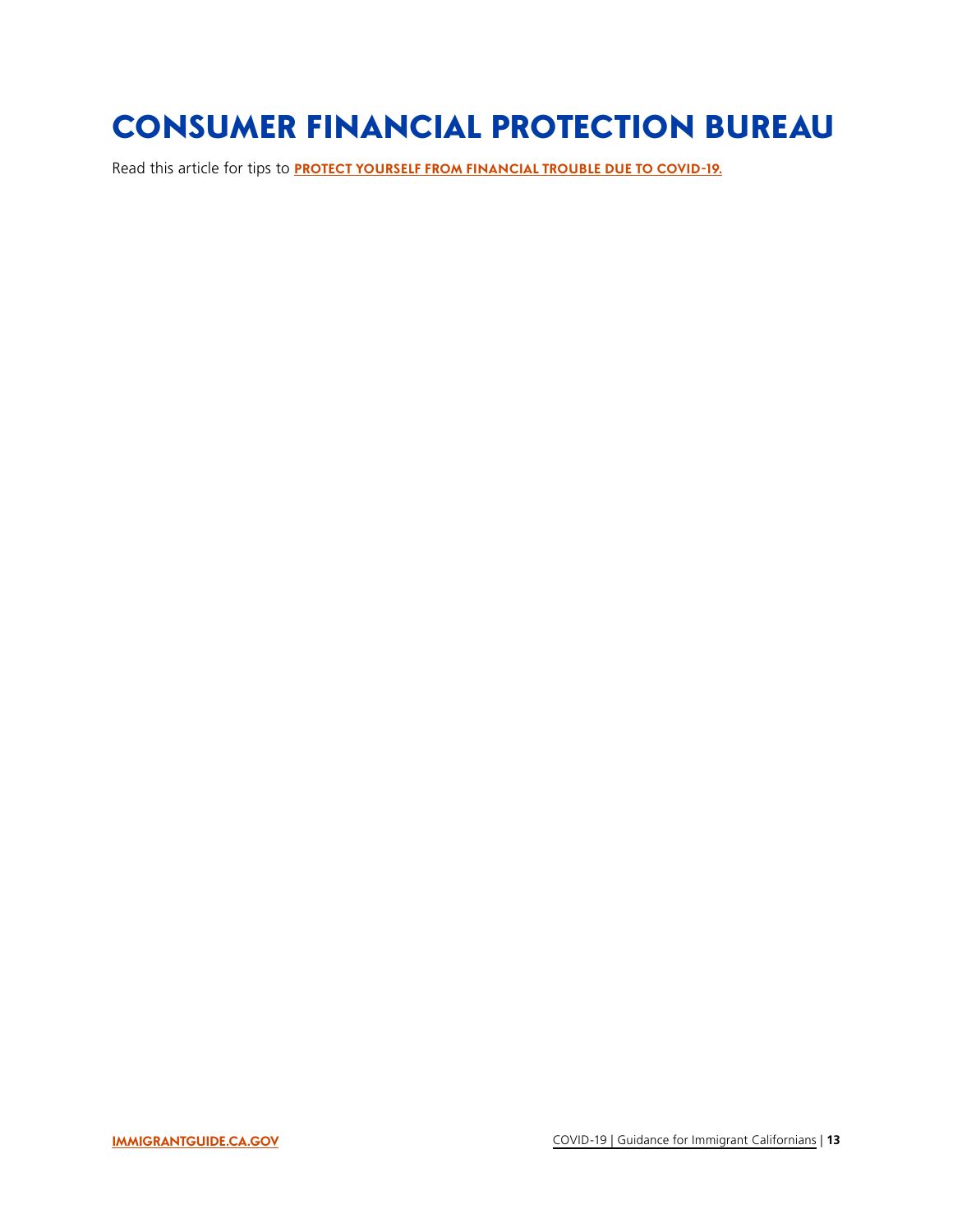### <span id="page-13-0"></span>COMMUNITY SAFETY

#### **IF YOU SEE PEOPLE IN PUBLIC WEARING UNIFORMS**

You may see soldiers in uniform giving out food or in the streets. These are National Guard, not immigration agents, and are here to help us. They do not do immigration enforcement.

You may also see workers from AmeriCorps, Community Emergency Response Teams (CERT) and other volunteer service groups. These are not immigration agents. They are here to help us.

Governor Newsom's stay-at-home order is carried out by everyday Californians making the choice to save lives by staying home except for essential needs or to go to work as an essential worker.

Some local governments may have stay-at-home orders that are stricter than California's order. You can call 211 or check with your county to get more information about local orders.

- ∙ Local police and sheriffs may check to make sure Californians are following these local orders.
- ∙ They may ask for personal identification but are not supposed to ask you about your immigration status.

If you need immigration help, please review this list of **[IMMIGRATION SERVICES FROM NONPROFIT](https://www.cdss.ca.gov/benefits-services/more-services/immigration-services/immigration-services-contractors/public-charge-contact-list)  [ORGANIZATIONS.](https://www.cdss.ca.gov/benefits-services/more-services/immigration-services/immigration-services-contractors/public-charge-contact-list)** They provide different immigration services, including free and low cost immigration legal services across California.

The DMV is working to ensure Californians can continue accessing essential DMV services while also protecting the health of its customers and employees. For the latest information about DMV operations please visit the **[DMV WEBSITE](https://www.dmv.ca.gov/portal/dmv).**